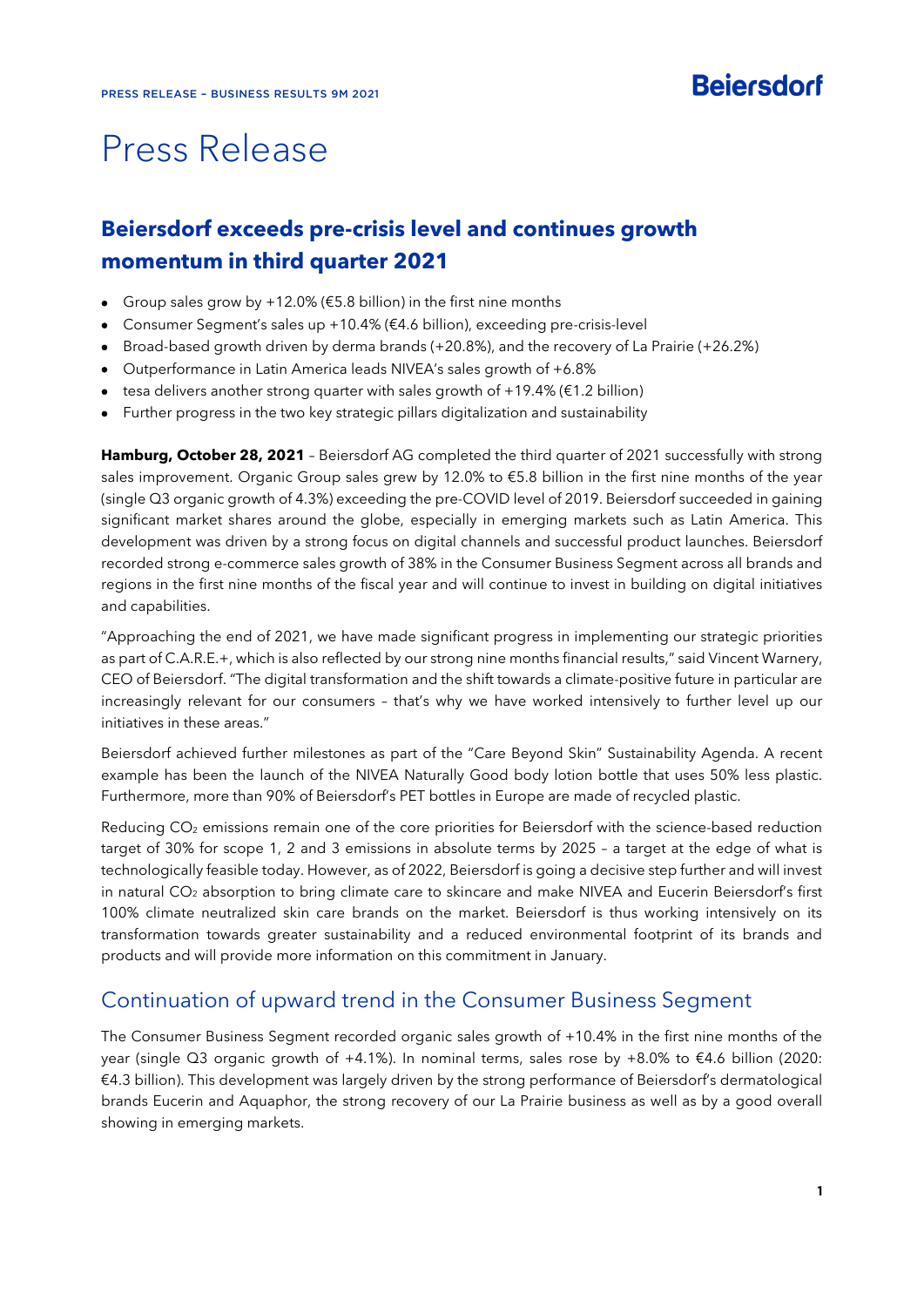#### PRESS RELEASE – BUSINESS RESULTS 9M 2021

The NIVEA brand achieved +6.8% sales growth in organic sales in a year-on-year comparison. Main drivers of this performance were the outstanding performance of our body and face care categories as well as strong recovery of our sun category. Furthermore, we saw a sequential recovery of shower and deodorant personal care products. On a regional basis, emerging markets and in particular Latin America contributed significantly.

The dermatological brands Eucerin and Aquaphor continued their successful trajectory in the third quarter and finished the first nine months with organic sales growth of 20.8% significantly above 2019 levels (+31.8% vs. 2019). Once again, key markets such as the United States and Germany performed strongly, supported by the ongoing growth story in Latin America. Beiersdorf plans to step up this success by expanding Eucerin Sun to the United States in the coming year.

The exclusive skin care brand La Prairie continues to deliver strong results way above 2019 levels in China. The overall 26.2% sales growth in the first nine months was mainly driven by a gradual but selective expansion of doors, ongoing strong online sales with the support of Tmall and superior growth in the domestic travel retail business around Hainan.

The Healthcare business, which mainly comprises the plaster business with the Hansaplast and Elastoplast brands, achieved strong sales growth of 14.4% over the first nine months. This growth was seen in all the main markets and was supported by the brand relaunch at the beginning of this year.

### tesa confirms its strong momentum despite tough prior-year comparison

The tesa business segment recorded another quarter of growth (single Q3 organic growth of 4.6%) despite an exceptionally strong comparable third quarter in the previous year. Over the first nine months, tesa delivered organic growth of 19.4% year on year clearly above 2019 levels (+13.8% vs. 2019). In nominal terms, tesa increased sales by +18.4% to €1.2 billion (previous year: €974 million).

tesa saw a positive development in all business areas and regions. Once again, the main growth driver was the Direct Industries division with the emphasis on the Electronics business in China, supported by the strong recovery in the automotive business. The Trade Market division saw particularly good growth in the Craftsmen businesses as well as in General Industrial Markets.

# Guidance for 2021

Beiersdorf expects organic sales growth between 7-9% in the Consumer Business Segment for fiscal year 2021. The EBIT margin will be at the level of the previous year due to rising material prices and increasing investments in the markets, digitization, and sustainability.

In the tesa business segment, Beiersdorf expects organic sales growth between 11-13% in 2021. The EBIT margin from operations is expected to be above the previous year's level.

Based on the forecast for the two business segments, Beiersdorf expects organic sales growth for the Group between 8-10%. The Group's EBIT margin is expected to be at the previous year's level.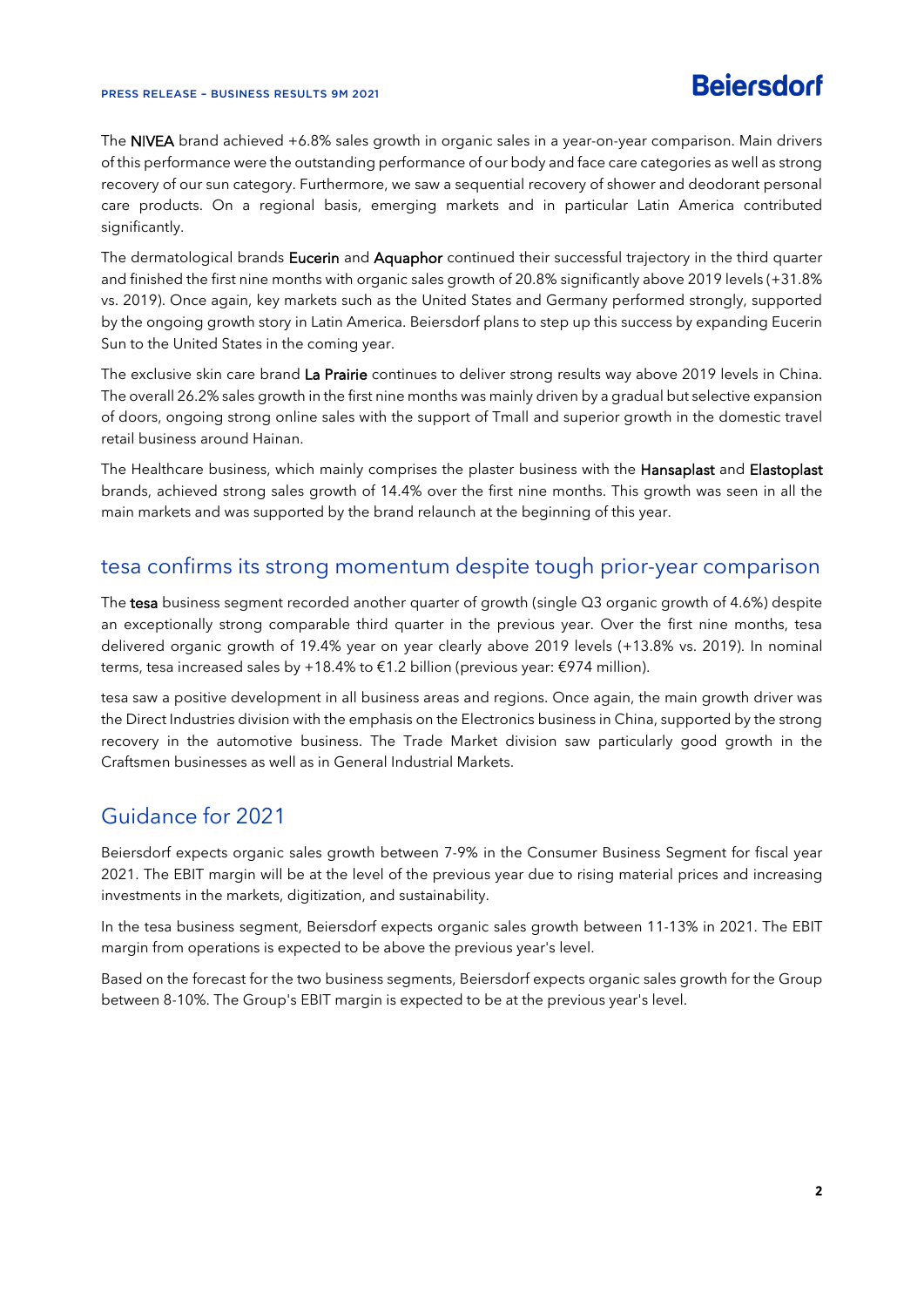

# Sales figures at a glance

### **GROUP SALES (IN € MILLION)**

|                       |                         | Jan. 1-Sep.<br>30, 2021 | Change (in %) |         |
|-----------------------|-------------------------|-------------------------|---------------|---------|
|                       | Jan. 1-Sep.<br>30, 2020 |                         | nominal       | organic |
| Europe                | 2,601                   | 2.788                   | 7.2           | 7.8     |
| Americas              | 1.016                   | 1,153                   | 13.6          | 18.8    |
| Africa/Asia/Australia | 1,624                   | 1.818                   | 12.0          | 14.6    |
| <b>Total</b>          | 5,241                   | 5,759                   | 9.9           | 12.0    |

### **CONSUMER SALES (IN € MILLION)**

|                       |       | Jan. 1-Sep.<br>Jan. 1-Sep.<br>30, 2020<br>30, 2021 | Change (in %) |         |
|-----------------------|-------|----------------------------------------------------|---------------|---------|
|                       |       |                                                    | nominal       | organic |
| <b>Europe</b>         | 2,079 | 2,205                                              | 6.1           | 6.7     |
| Western Europe        | 1,682 | 1,787                                              | 6.3           | 6.2     |
| Eastern Europe        | 397   | 418                                                | 5.2           | 9.0     |
| <b>Americas</b>       | 876   | 981                                                | 12.1          | 17.2    |
| North America         | 455   | 491                                                | 7.8           | 13.0    |
| Latin America         | 421   | 490                                                | 16.7          | 21.7    |
| Africa/Asia/Australia | 1,312 | 1,420                                              | 8.2           | 11.6    |
| <b>Total</b>          | 4,267 | 4,606                                              | 8.0           | 10.4    |

### **tesa SALES (IN € MILLION)**

|                       |                         | Jan. 1-Sep.<br>30, 2021 | Change (in %) |         |
|-----------------------|-------------------------|-------------------------|---------------|---------|
|                       | Jan. 1-Sep.<br>30, 2020 |                         | nominal       | organic |
| Europe                | 522                     | 583                     | 11.5          | 12.3    |
| Americas              | 140                     | 172                     | 23.2          | 28.7    |
| Africa/Asia/Australia | 312                     | 398                     | 27.8          | 27.2    |
| <b>Total</b>          | 974                     | 1,153                   | 18.4          | 19.4    |